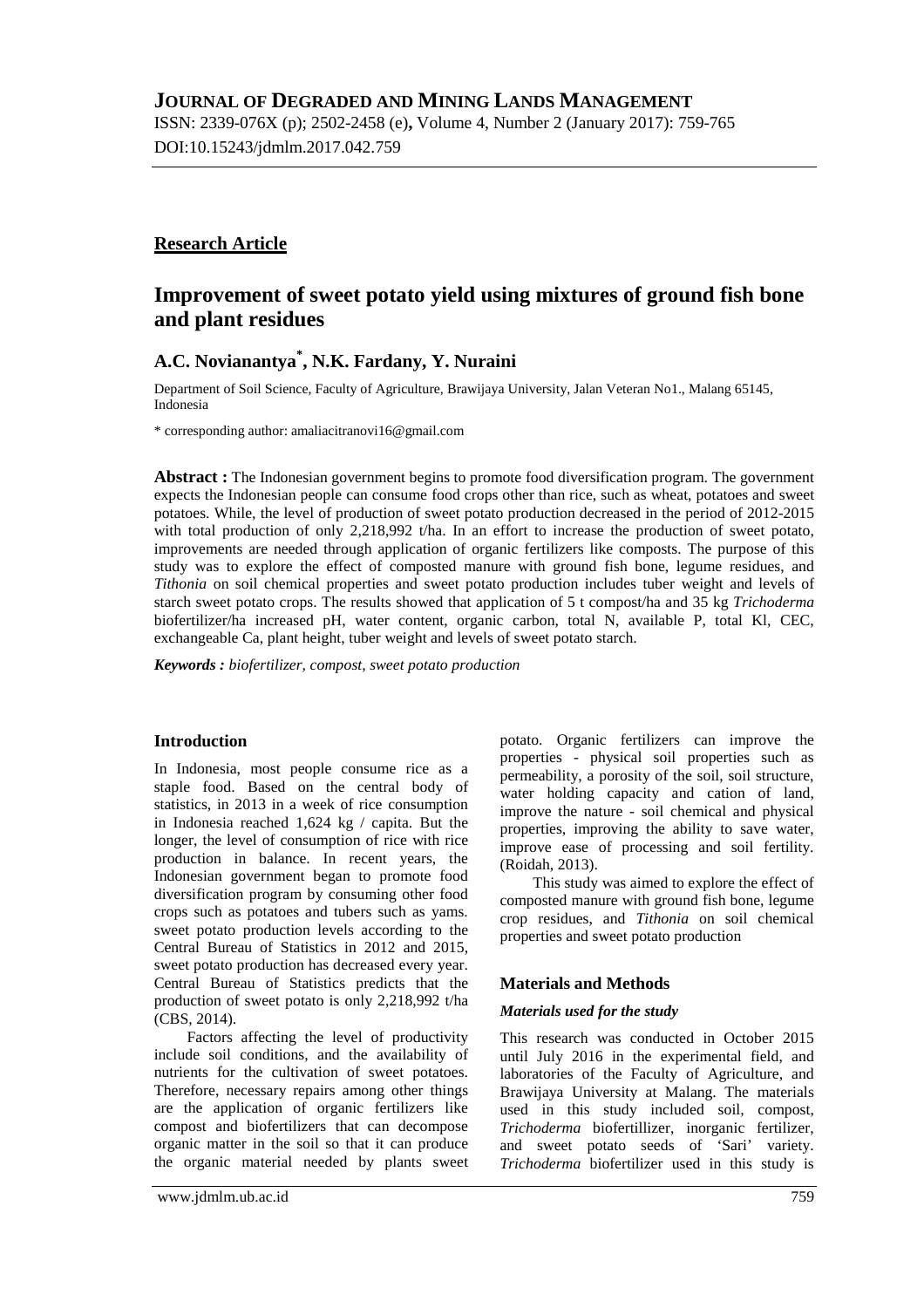produced by PT. Agritani Makmur Mandiri, Jakarta. The sweet potato seeds were obtained from Balitkabi Malang.

### *Soil and biological fertilizer analyses*

Initial soil sample to be analyzed was drawn at random in five points that represented the land and then composited. The collected soil samples were then air for three days, ground and sieved to pass through a 2 mm sieve. The soil samples were then used for analyses of pH (glass electrode), organic C (Walkley and Black), water content, total N (Kjeldahl), available P (Bray), total K (HCl 25% ), CEC and exchangeable K (extract of NH4OAc 1 N pH 7), exchangeable Ca (EDTA titration).

The results of the analysis of initial soil showed the chemical properties of soil as follows: pH 5.98, water content 10.7%, 0.34% organic C, 0.0164% total P, 0.0196% total K, 2.0 ppm of available K, 8.82 ppm of exchangeable Ca, 0.076% N, and CEC of 29.90 cmol/kg. A sample of *Trichoderma* biofertilizer that had been sieved to pass through a 0.5 mm was analyzed for pH (glass electrode), moisture content, C-organic (Walkley and Black), total P and total K (HCl 25%), exchangeable Ca (EDTA titration), total N (Kjeldahl), CEC (NH4OAc extract 1 N pH 7). Results of the analysis showed the biofertilizer chemical properties as follows: pH 7.73, 23% water content, 17.84% C organic, 9.6% P, 0.2% K, 3.2% exchangeable Ca, 12.44% N, and CEC of 10,01 cmol/kg.

## *Treatments and experimental design*

Treatments tested in this study were combinations of 5 t compost /ha (ground fish bone, *Tithonia* leaves and *Gliricidia* leaves) with two doses of *Trichoderma* biofertilizer i.e. 25 kg and 35 kg/ha. The six treatments were arranged in a randomized block design with three replicates. Each treatment was given 150 kg/ha NPK fertilizer consisting of 15% N, 15% P, 15% C and 10% S that was applied at 7 and 30 days after planting (DAP). On each plot consisting of two rows, five sweet potato seeds were planted in each row. Therefore, there were 10 sweet potato seedlings in each plot. Maintenance of the sweet potato cultivation included watering, replanting, weeding and pest control from early planting to harvest.

Plant height / length was measured at 1, 5, 9, 13, and 15 weeks after planting. At the time of harvest (age of 15 weeks), soil samples were collected for analysis of the chemical properties of the soil that included total N, total K, pH, C organic, available P, CEC and exchangeable Ca. Yields of sweet potato (tuber weight and starch content) were measured at 15 weeks. The data obtained were subjected to statistical analysis (analysis of variance) using the F test at 5% level with the application of GENSTAT, followed by Duncan test at 5% level.

### **Results and Discussion**

### *Compost*

The composts used for this study were mixtures of *Tithonia diversifolia* leaves, *Gliricidia maculate* leaves, ground fish bone, and cow dung. The composting process took five weeks from the start of composting to mature compost that was characterized by odorless, blackish brown colour compost, and constant compost temperature. The chemical composition of the compost is presented in Table 1.

Table 1. The chemical composition of compost

| <b>Parameter</b>     | Value |
|----------------------|-------|
| pH                   | 6.63  |
| Water content $(\%)$ | 19.14 |
| Organic $C(\%)$      | 14.34 |
| Total $P$ $(\%)$     | 5.29  |
| Total $K(\%)$        | 1.30  |
| Ca (%)               | 4.20  |
| Total $N$ $(\%)$     | 1.42  |
| $C/N$ ratio          | 10.09 |
| Polyphenol $(\%)$    | 1.48  |
| Lignin $(\%)$        | 13.92 |

The compost made was in compliance with the quality standard of compost according to the parameters pH, water content, C organic, N total, total P, total K and Ca contents. The chemical compositions were in accordance with the Decree of Agriculture Ministry no: 28 / Permentan / SR.130 / B / 2009. The decree states that mature and good quality compost is that having more than 12% of C organic, 15-25% moisture content, pH 4 -8, N, P and K contents of less than 6%. The polyphenols content (1.48%) and lignin content (13.92%) of the compost were also in accordance with the appropriate quality standard of easily decomposed organic materials. According to Nduwayezu et al. (2005), the standard content of polyphenols is less than 4% and the lignin content is less than 15%. *Gliricidia* prunings are well known easily decomposed organic materials than can release nutrients because of their low lignin content. The decomposition process will be rapid if the litter has a lignin content of less than 15%.

## *Soil properties*

Application of compost *Trichoderma* biofertilizer affected soil properties. Results of analysis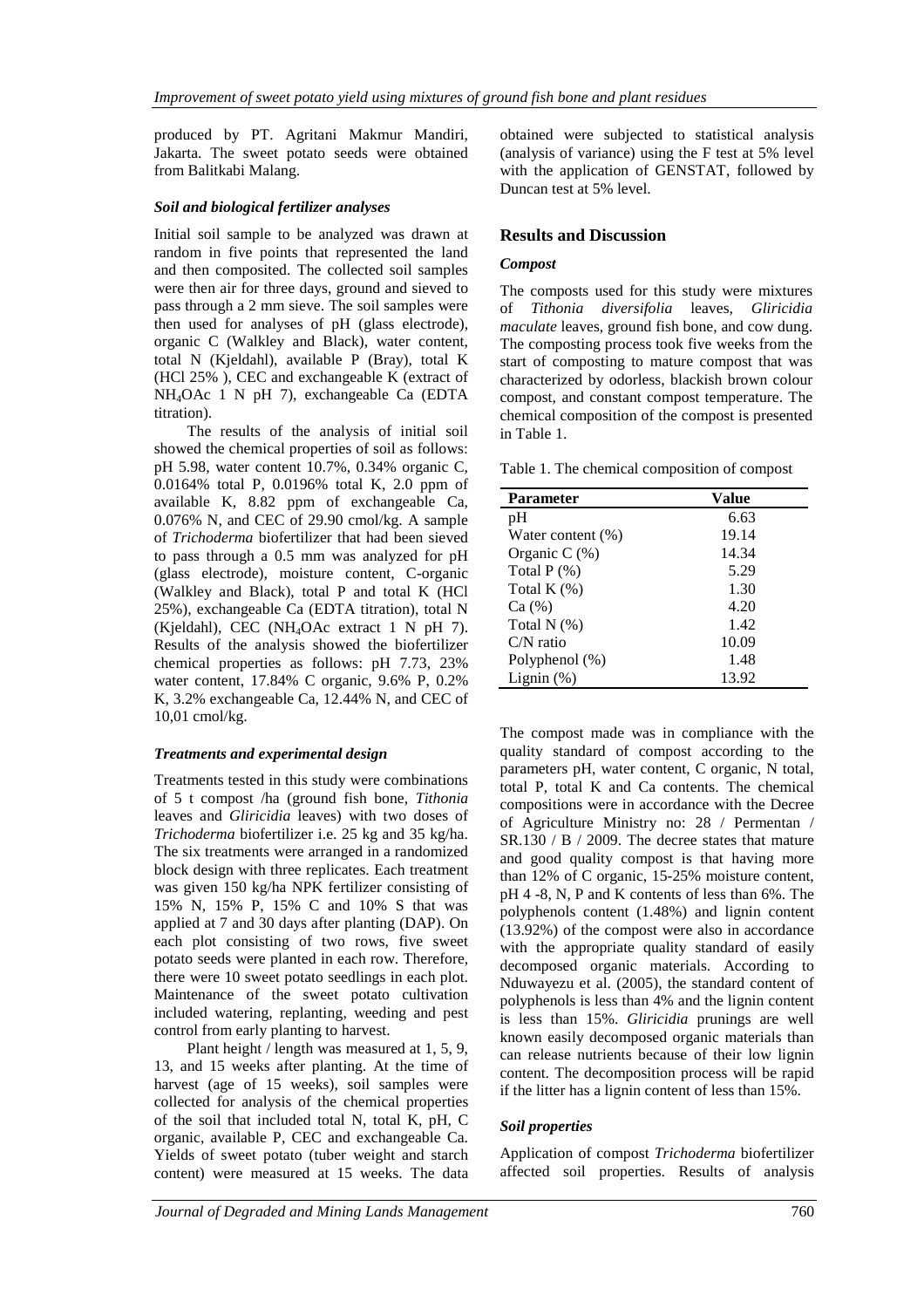showed that application of B and F treatments improved soil properties compared to the A control treatment. The changes of properties of the soil are presented in Table 2.

## *Soil pH*

The T treatment, which was a combination of 35 kg *Trichoderma*/ha and 5 t compost mixture (*Tithonia, Gliricidia* and ground fish bone) /ha had the higher pH (6.40) compared to the A control (6.12). According to Hutomo et al. (2015) organic fertilizers are more capable of improving soil fertility compared to inorganic fertilizer because in addition to the release of nutrients gradually also include other materials such as organic carbon, nitrogen, phosphate, potassium, calcium, which will increase the pH value. Plants will be easier to absorb nutrients in a state of neutral pH. The pH value indicates soil acidity and alkalinity. The high number of  $H^+$  ions will result in the high soil acidity. Soil with a low pH (acid) indicates the present of metals such as  $Al^{3+}$ . Organic fertilizers such as composts have a role in binding the heavy metals in the soil so that the heavy metal content in the soil, especially  $Al^{3+}$ will be reduced and the  $H^+$  ions generated by  $Al^{3+}$ will be reduced as well. Therefore, the soil pH will be neutral and allows plants to uptake nutrients.

Table 2. Soil properties

| <b>Treatments</b> | pH H <sub>2</sub> O |    |                 |    | Water            |              | <b>Total N</b> |    | Available |    | <b>Total K</b> |    | <b>CEC</b> |              | Exch.              |  |    |
|-------------------|---------------------|----|-----------------|----|------------------|--------------|----------------|----|-----------|----|----------------|----|------------|--------------|--------------------|--|----|
|                   | (1:1)               |    |                 |    | Organic          |              | Content        |    | (%)       |    | $P$ (ppm)      |    | (%)        |              | $\text{(cmol/kg)}$ |  | Ca |
|                   |                     |    | $\mathcal{O}_0$ |    | $\mathcal{O}(6)$ |              |                |    |           |    |                |    |            |              | (ppm               |  |    |
| A                 | 6.12                | a  | 0.46            | a  | 10.98            | a            | 0.081          | a  | 10.20     | a  | 0.0255         | a  | 40.84      | a            | 9.09               |  |    |
| B                 | 6.16                | ab | 0.52            | a  | 11.81            | b            | 0.087          | ab | 11.74     | ab | 0.0285         | b  | 45.06      | <sub>b</sub> | 9.18               |  |    |
| C                 | 6.15                | аh | 0.73            | ab | 12.04            | b            | 0.098          | b  | 12.34     | ab | 0.0292         | bc | 44.56      | <sub>h</sub> | 9.12               |  |    |
| D                 | 6.29                | h  | 0.82            | ab | 12.18            | b            | 0.093          | ab | 13.30     | ab | 0.0296         | bc | 44.93      | b            | 9.16               |  |    |
| Е                 | 6.27                | аh | 0.84            | ab | 12.34            | b            | 0.093          | ab | 15.82     | b  | 0.0291         | bc | 45.30      | b            | 9.13               |  |    |
| F                 | 6.40                | h  | 0.97            | h  | 13.02            | $\mathbf{c}$ | 0.099          | b  | 17.02     | b  | 0.0302         | C  | 46.46      | b            | 9.21               |  |    |

Description : numbers followed by same letters in the same column show no significant difference in treatment duncan test 5%. A (control), B (biofertilizer 25 kg/ha), C (biofertilizer 35 kg/ha), D (compost 5 t/ha), E (compost 5 t/ ha and biofertilizer 25 kg/ha), F (compost 5 t/ha and biofertilizer 35 kg/ha).

## *Soil carbon organic*

The highest C-organic value (0.97%) was observed in the F treatment (combination 35 kg *Trichoderma* biofertilizer/ha and 5 t compost mixture /ha), while the lowest (0.46%) was observed for the A treatment. These C organic contents were considered low as the values were less than 1%. Application of organic matter is able to increase the nutrient contents in the soil. The organic material in the form of crop residue will be stored in the soil and the nutrients in the organic matter will taken up by plants as required by the plant so that the availability of nutrients in the soil will not quickly disappear.

According to the study of Hafifah et al. (2016), the application of *Tithonia diversifolia* green manure and cow dung significantly contributed to changes in pH, C organic, total N. available P and total K in soil. This was in line with the application F treatment (5 t compost mixture of *Tithonia*, *Gliricidia* and ground fish bone/ha) with 35 kg *Trichoderma* biofertilizer 35 kg/ha which had the highest C organic content (0.97%). Green manure is one of the kinds of organic fertilizer. According to Jasmine et al. (2008), compost has a role in increasing the organic matter because the macro element content is low. Therefore, compost can influence the

increase in organic matter content when it is applied to the soil.

# *Soil water content*

Application of compost and biofertilizer increased soil water content compared to the control treatment. The treatment that increased water content in the topsoil was application of 5 t compost/ha compost and 35 kg *Trichoderma* biofertilizer/ha. Results of analysis of variance indicated that there significant water content differences  $(p<0.05)$  among treatments. The lowest water content (10.98%) was observed for treatment A, while the highest water content (13.02%). The increase of water content in the soil could be caused by the water content of the compost and biofertilizers applied. The water content of the compost applied was 19%. The relatively high water content in the compost was probably generated from the fresh organic materials for the compost (*Gliricidia* leaves, *Tithonia* leaves, and cow dung). According to Baskoro (2010), water content in soils amended with compost tends to be high compared to that without compost application. Application of crop residue compost by broadcasting on soil surface can also serve as a mulch to protect the soil from sun heat. Therefore, the process of water loss due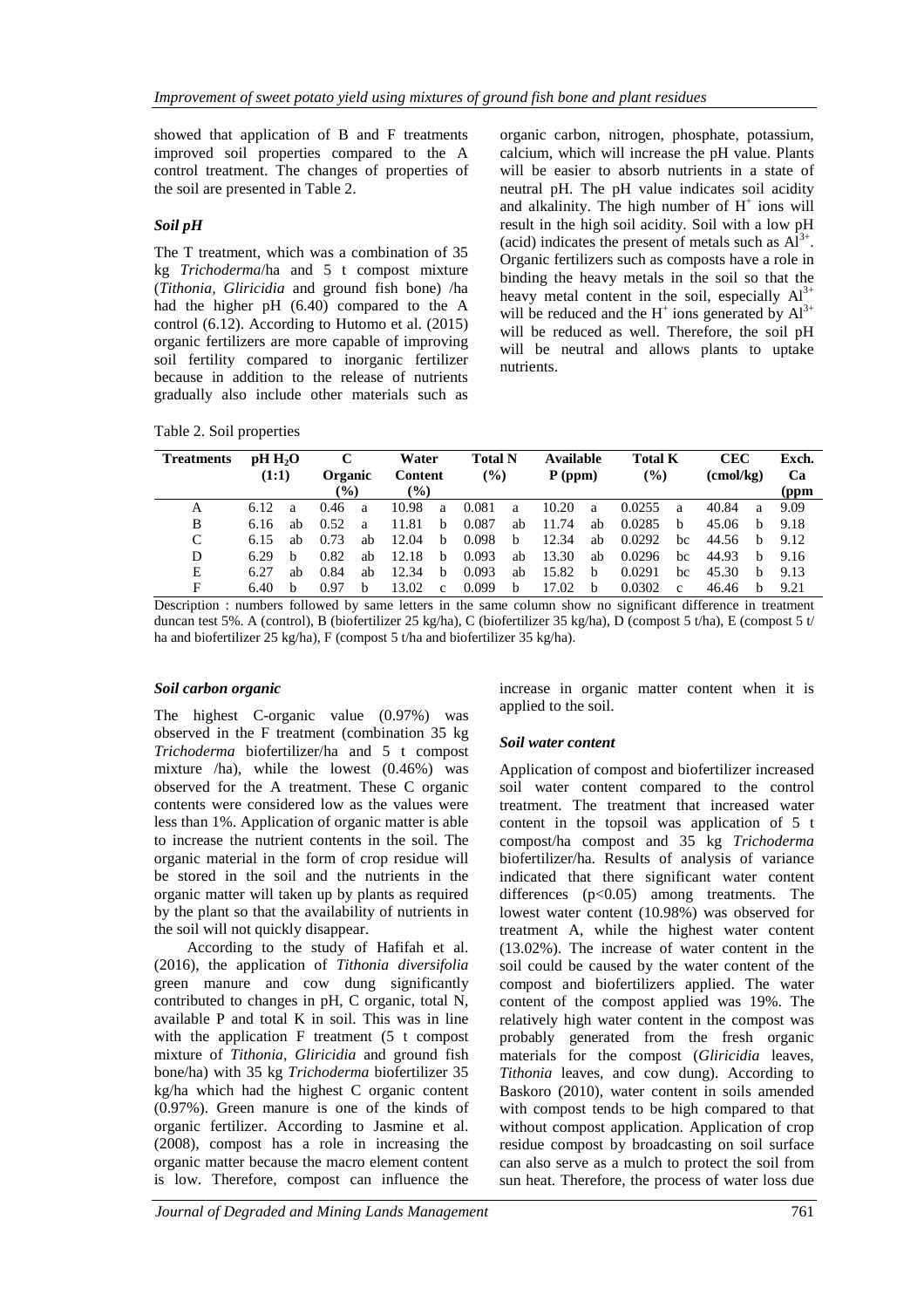to evaporation is inhibited and the water content tends to be high.

### *Soil total N*

Treatment F (combination of 35 *Trichoderma* biofertilizers kg/ha and 5 t ompost mixture /ha) had the highest total N content (0.099%), while the lowest total N content (0.081%) was observed for the A (control) treatment. These values, however, are considered very low. Changes in total N content was due to the release of N supplied by the compost. During decomposition, compost releases compounds in the forms of nutrients that can be taken up by plants. This will increase N content in the plants. It has been known that nitrogen involves in the process of absorption of light through the formation of chlorophyll (Pahlavi et al, 2016). According to Agyarko et al. (2013), in order to get maximum yield, organic and inorganic fertilizers should be impartialy applied to increase soil N content.

## *Soil available P*

Treatment F (combination of 35 kg *Trichoderma* biofertilizer/ha and 5 tcompost mixture/ha) had the highest value of available P (17.02 ppm), while treatment A (control) had the lowest P value of 10.20 ppm. In addition to compost, biofertilizer was also able to increase the availability of nutrients in the soil. According to Irawan et al. (2016), the increased concentration of available P was because of the manure that affect the decomposition process so that the organic acids will assist in the release of P bound. The decomposition process is carried out by microorganisms. The decomposition process will convert organic compounds into available nutrients that are available to plants. Wahyudi (2009) reported that *Tithonia* compost had a powerful effect in reducing P absorption and increasing available P. The decrease in P absorption and the increase in available P were related to changes in Al content in the soil. The decrease in P absorption and the increase the Pavailable were because of the decreased content of exchangeable Al because of chelate formation by humic acid and fulvic acids. The formation causes weak reactivity Al against P. Microbes also produce phosphatase enzymes that play a role in outlining P bond to OH and  $H_3PO_4$  which helps the decomposition of humus and make more phosphorus available to plants.

# *Soil total K*

Results of analysis variance on total K in a variety of treatments showed a highly significant difference (Table 3). The F treatment yielded the

highest C content (0.0302%) in comparison to other treatments. The C, D and E treatments yielded relative similar contents of total K (0.0292%; 0.296% and 0.0291%, respectively). However, the values were higher than those of the A and B treatments (0.0285% and 0.0276%, respectively).The increased content of K was related to the present of K *Tithonia* leaves, *Gliricidia* leaves, ground fish bone, and cow manure although in relatively small amounts. Biofertilizer as organic material was also able to support the increase of N, P and K contents. According to Ariyanto (2011), cow manure fermented with EM-4 could supply high amounts of potassium. *Tithonia diversifolia* can be used as green manure or compost for N, P, K contained in similar plants with nutrient content of manure. Its utilization can improve soil fertility, increasing organic C, N, P, and K in the soil (Purwani, 2010)

# *Soil CEC*

Application of compost mixture with *Trichoderma* biofertilizer was able to increase cation exchange capacity of the soil. Results of analysis of variance showed significant differences ( $p \le 0.05$ ) between treatments. The F treatment resulted in the highest CEC value of 46.46 cmol/kg. The B, C, D and E treatments had relatively similar CEC values but were higher than that of treatment A with each value by 45.06 cmol/kg and 44.56 cmol/kg, 44.93 cmol/kg and 45.30 cmol/kg. The A treatment had the lowest CEC value of 40.84 cmol/kg. The above results indicate that application of organic fertilizers was able to increase soil CEC value.This is because the applied organic fertilizer underwent process of decomposition that affected soil organic matter properties. The decomposition process produced basic cations. Hartati et al. (2014) reported that, *Tithonia diversifolia* leaves NPK inorganic fertilizer significantly increased soil organic matter content, CEC value, and the weight of dry grain at harvest.

# *Soil exchangeable Ca*

Results of analysis of variance showed no significant differences in exchangeable Ca content between treatments (Table 3). However, there were increases in exchangeable Ca contents of the B, C, D, E and F treatments compared to the A treatment (control). The highest exchangeable Ca value (9.21 ppm) was observed at the F treatment F, while the lowest value (9.09 ppm) was at the A treatment. The amounts of Ca in *Gliricidia* and *Tithonia* leaves were not as high as the amounts N, P and K. In addition, the addition of ground fish bone that was not up to 15% of the total of compostable material did not affect the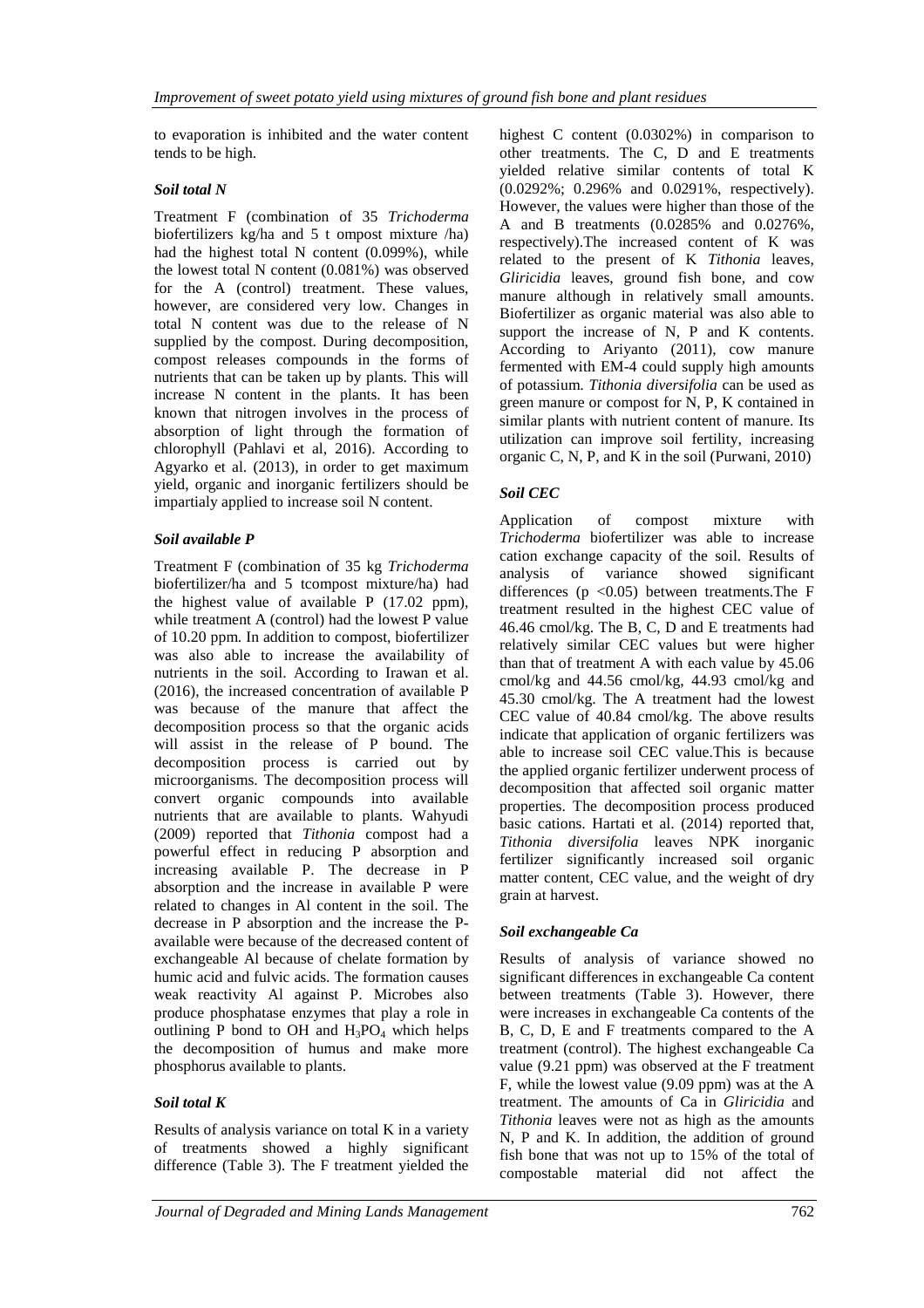availability of Ca in the soil. Other factors that could affect the availability of calcium in the soil was the absorption of the existing soil Ca by plants, and the Ca leaching. According to Ginting et al. (2013), application of *Tithonia* improved soil fertility / productivity by reducing Al, as well as improving soil pH, organic matter, N, P, K, Ca and Mg in the soil. Atekan and Surahman (2005) reported that application of *Gliricidia* prunings (*Gliricidia sepium*) into acid mineral soils improved soil chemical properties, as demonstrated by the increase in the total base cations (Ca, Mg, and K).

### *Plant height*

At harvest (5 weeks), the F treatment (combination of 35 kg *Trichoderma* biofertilizer/ha and 5 t compos mixture/ha) produced the highest length of 154.33 cm. The lowest length of the plant was observed for the A (control) of 97.67cm. Organic fertilizera having high N content will have rapid decomposition and mineralization rates so that the nutrients required by plants are easily available. In addition to the input of the compost, biofertilizer also affected the growth of plants because of their growth hormones such as auxin, and cytokinins giberalin. Amara et al. (2015) also reported that application of farmyard manure increased the vegetative growth of potato.Based on the research results of Banner (2012); solid organic fertilizer provides the best growth due to such treatment can improve the organic C content of the soil. Increased organic C can create good physical condition for the development of roots and increases the activity of microorganisms that are beneficial for the development of the roots so the plant roots will be easier to absorb nutrients in the soil. Organic fertilizer affects the growth of plants because the organic fertilizer compounds have the nutrients available to plants. Sweet potato plant requires more nutrients nitrogen to the process of the formation of tubers.



Figure 1. Plant height

Description : A (control), B (25 kg biofertilizer /ha), C (35 kg biofertilizer /ha), D (5 t/ compost ha), E (5 t compost / ha and 25 kg biofertilizer /ha), F (5 t compost /ha and 35 kg biofertilizer /ha)

### *Yields of sweet potato*

Application of compost and biofertilizer in this study was able to increase the weight of sweet potato tuber and starch content of sweet potato tubers (Table 3). All treatments, except A, showed improvement in in yield compared to control (treatment A) that produced 32.0 t tuber/ha. Tuber weight in the treatment B was 31.7 t/ha that was almost similar to that of treatment C of 32.0 t/ha. The D and E treatments had almost similar tuber weights of 32.6 t/ha and 32.7 t/ha, respectively. The treatment F showed the highest tuber weight compared with other treatments with a value of

33.2 t/ha. Yields of tuber weight for all treatments, except A, were higher than an average yield of 30.5 t/ha reported by Center for Agricultural Research and Development (2012). This is because the application of compost mixture and biofertilizer that was able to provide the nutrients required by plants during the growth process. According to Pahlevi et al. (2016), potassium plays an important role in the enlargement process the tubers for their participation in the process of translocation of assimilates from the source to the storage section (tuber). Djalil et al. (2004) also reported that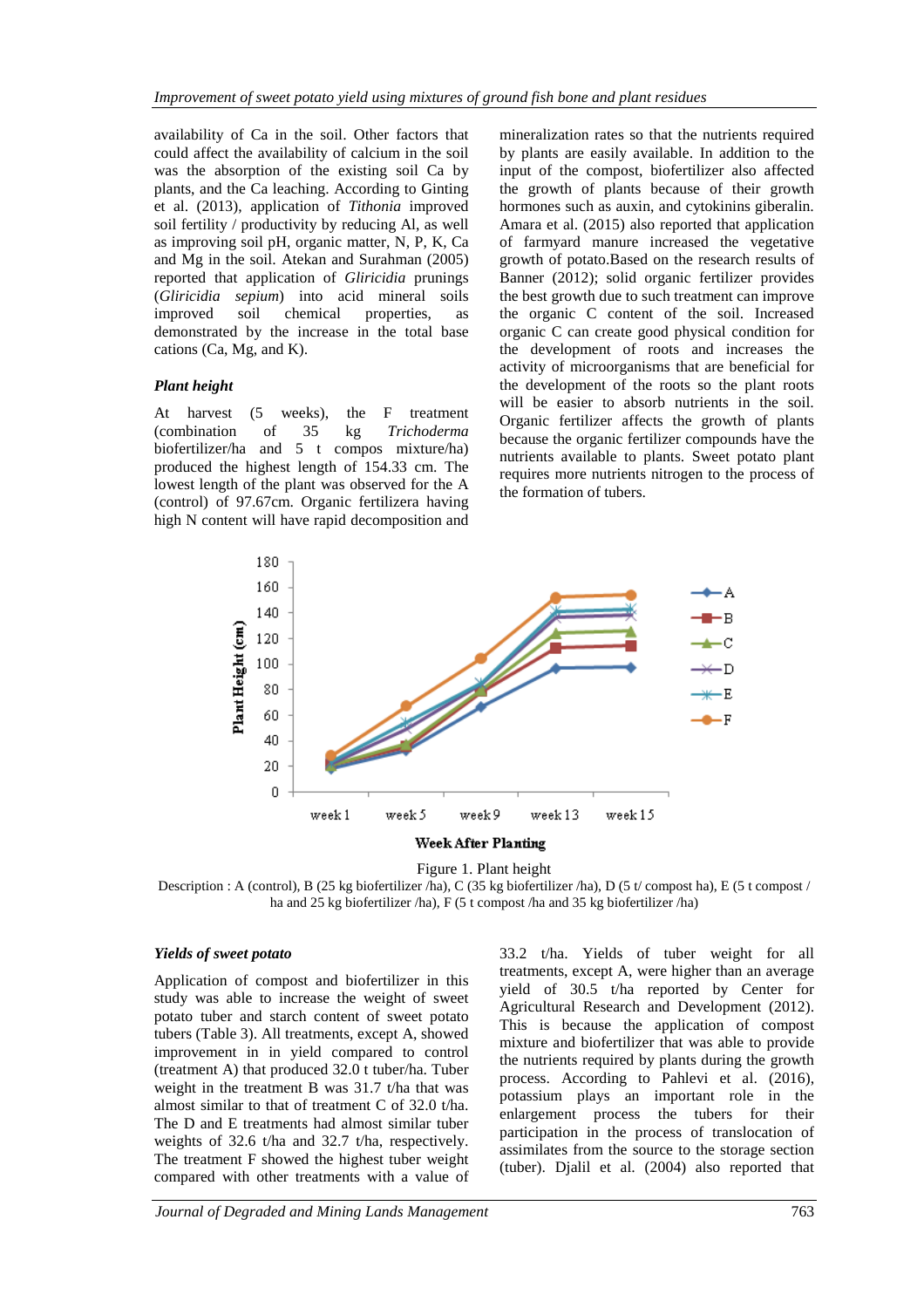sources of potassium can increase the production of sweet potato tubers.

| <b>Treatment</b> | Weight of             | <b>Starch</b>          |  |  |  |  |  |
|------------------|-----------------------|------------------------|--|--|--|--|--|
| *)               | Tuber (t/ha)          | Content $(\% )$        |  |  |  |  |  |
|                  | $30,83$ a             | 32,50<br>a             |  |  |  |  |  |
| B                | 31,70 ab              | 33,17<br>h             |  |  |  |  |  |
| C                | 32,00 ab              | 33,83<br>$\mathcal{C}$ |  |  |  |  |  |
| D                | 32,63 bc              | 34.34<br>d             |  |  |  |  |  |
| E                | 32,70<br>hc           | 34,55<br>d             |  |  |  |  |  |
|                  | 33,30<br>$\mathbf{c}$ | 35,22<br>e             |  |  |  |  |  |

Table 3. Weight of sweet potato tuber and sweet potato starch content

\*) see Table 2

As for tuber weight, the B, C, D, E and F treatments produced higher starch content than control (A treatment) of 32.50%. The highest starch content (35.22%) was observed for the F treatment. This value was higher than that reported by Agricultural Research and Development Institute (2012) of 32.48% for the "Sari" variety. Potassium is a key nutrient that plays an important role in starch formation. This potassium is mostly supplied by application of organic matter (Tamtomo et al., 2015).

#### **Conclusion**

Application of 5 t compost/ha and 35 kg *Trichoderma* biofertilizer/ha improved soil chemical and physical properties which in turn increased tuber weight and starch content of sweet potato by 8%.

### **Acknowledgements**

The first author would like to thank PT. Indofood Sukses Makmur Tbk and Indofood Research Nugraha (IRN) in 2015 for financial support to carry out this research to meet the needs of scholars in the Faculty of Agriculture at the University of Brawijaya

### **References**

- Agyarko, K., Dapaah, H.K. and Frimpong, K.A. 2013. Sweet potato (*Ipomoea batatas*) yield parameters, soil chemical properties and cost benefit ratios following incorporation of poultry manure and inorganic NPK fertilizers in low nutrient Ghanaian soils. *International Journal of Plant and Soil Science* 3(2):129-138.
- Amara, D.G., Kherraz, K., Nagaz, K. and Senoussi, M.M. 2015. Effect of chicken manure and organic nitrogen levels on yielding and antioxidant content of tuber potato at Algeria sahara. *International Journal of Agriculture Innovations and Research* 4(1):17-21
- Ariyanto, S.E. 2011. Perbaikan kualitas pupuk kandang sapi dan aplikasinya pada tanaman jagung manis

(*Zea mays saccharata* Sturt). *Jurnal Sains dan Teknologi* 4 (2) : 164-175

- Atekan dan A. Surahman. 2005. Peranan Bahan Organik Asal Daun *Gliricidia (Gliricidia Sepium)* Sebagai Amelioran Aluminium Pada Tanah Ultisol. Balai Pengkajian Teknologi Pertanian Papua.
- Badan Pusat Statistik. 2014. Produksi Tanaman Pangan Tahun 2014. https://www. bps.go.id/website/pdf\_publikasi/Produksi-Tanaman-Pangan-2014\_rev.pdf diakses 4 januari 2016
- Balai Penelitian dan Pengembangan Pertanian. 2012. Deskripsi Varietas Unggul Kacang-Kacangan dan Umbi-Umbian. Kementrian Pertanian. Jakarta
- Baskoro, D.P.T. 2010. Pengaruh pemberian bahan humat dan kompos sisa tanaman terhadap sifat fisik tanah dan produksi ubi kayu. *Jurnal Tanah dan Lingkungan* 12 (1) : 9-14
- Djalil, M. dan Pardiansyah. 2004. Pertumbuhan dan hasil tanaman ubi jalar *(Ipomoea Batatas* L.*)* pada pemberian beberapa takaran abu jerami padi. *Jurnal Stigma* 12 (2) : 192-195
- Duaja, W. 2012. Pengaruh pupuk urea, pupuk organik padat dan cair kotoran ayam terhadap sifat tanah, pertumbuhan dan hasil selada keriting di tanah Inceptisol. *Jurnal Fakultas Pertanian* 1(4):236-246
- Ginting, K.E., Laham, R.R. dan Hanum, C. 2013. Respons pertumbuhan dan produksi bawang merah *(Allium Ascalonicum L.)* terhadap pemberian pupuk NPK dan *Tithonia diversifolia* (Hemsl.) Gray. *Jurnal Online Agroekoteknologi Fakultas Pertanian USU. Medan* 1 (3) : 853-863.
- Hafifah., Sudiarso., Maghfoer, M.D. and Prasetya, B. 2016. The potential of *Tithonia diversifolia* green manure for improving soil quality for cauliflower *(Brassica oleracea var. Brotrytisl.). Journal of Degraded and Mining Lands Management* 3(2):499-506.
- Hartati, S., Syamsiah, J. dan Erniasita, E. 2014. Imbangan paitan (*Tithonia diversifolia*) dan pupuk Phonska terhadap kandungan logam berat Cr pada tanah sawah. *Jurnal Ilmu Tanah dan Agroklimatologi* 11 (1) :21-28.
- Hutomo,I.P., Mahfudz dan Laude, S. 2015. Pengaruh pupuk hijau *Tithonia diversifolia* terhadap pertumbuhan dan hasil tanaman jagung (*Zea mays* L.). *e-Journal Agrotekbis* 3(4):475-481.
- Irawan, A., Jufri, Y. dan Zuraida. 2016. Pengaruh Pemberian bahan organik terhadap perubahan sifat kimia Andisol, pertumbuhan dan produksi gandum (*Triticum eastivum* L.). *Jurnal Kawista* 1(1):1-9
- Melati, M., Asiah, A. dan Rianawati, D. 2008. Aplikasi pupuk organik dan residunya untuk produksi kedelai panen muda. *Buletin Agronomi* 36 (3) : 204 – 213
- Nduwayezu, J.B., Lulandala, L.L.L. and Chamshama, S.A.O. 2005. Managing decomposition and mineralization of *Senna singueana* (Del.) Lock. manure to improve N use efficiency and maize yield in Morogoro, Tanzania. *Journal of Agronomy* 4(4): 349-359.
- Pahlevi, R.W., Guritno, B. and Suminarti, N.E. 2016. Pengaruh kombinasi proporsi pemupukan nitrogen dan kalium pada pertumbuhan, hasil dan kualitas tanaman ubi jalar (*Ipomea batatas* (L.) Lamb*)*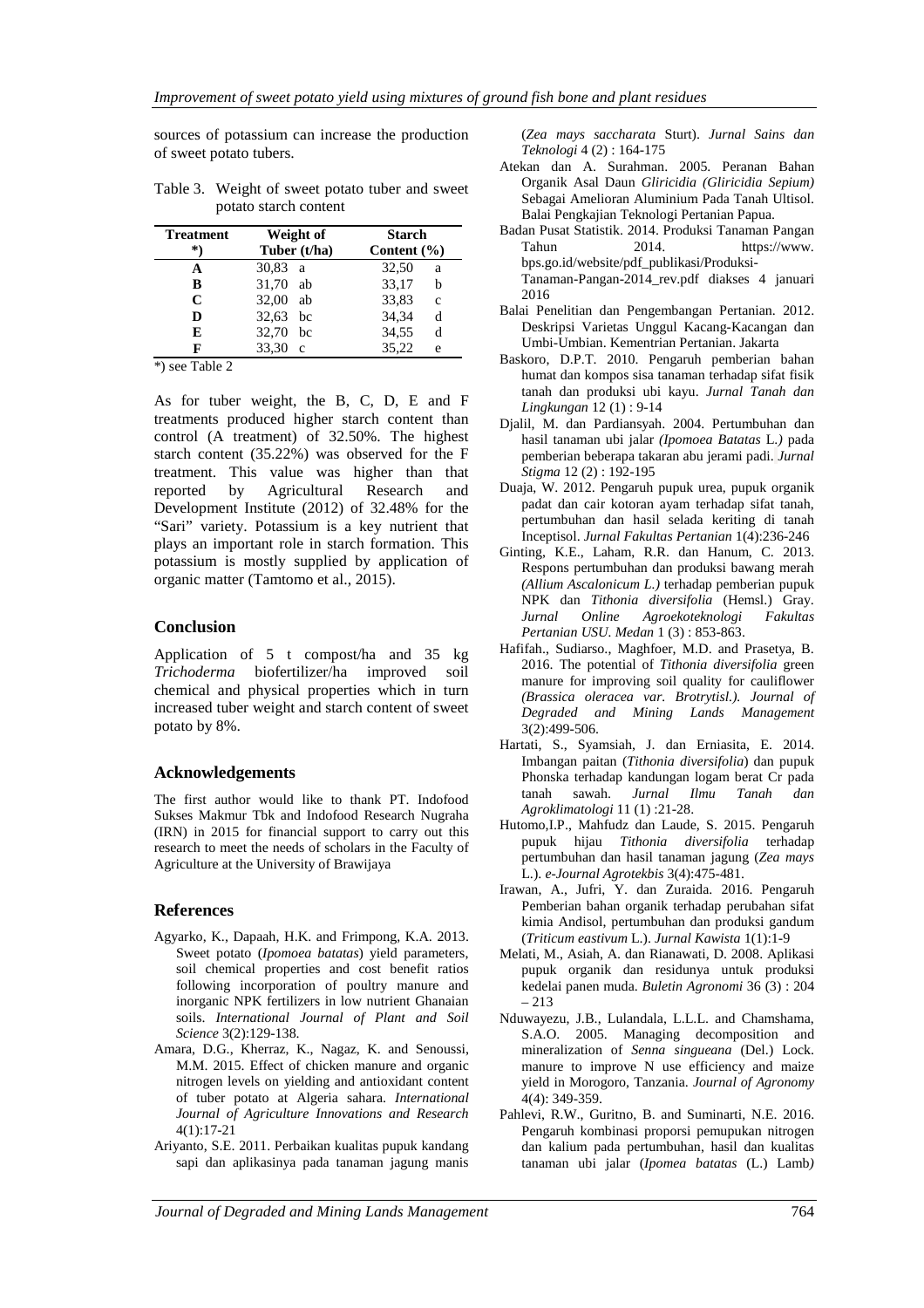varietas Cilembu pada dataran rendah. *Jurnal Produksi Tanaman* 4 (1) : 16-22

- Purwani, J. 2010. Pemanfaatan *Tithonia Diversifolia (Hamsley)* A Gray Untuk Perbaikan Tanah Dan Produksi Tanaman. Prosiding Seminar Nasional 2010. Balai Penelitian Tanah : Bogor
- Roidah, I.S. 2013. Manfaat penggunaan pupuk organik untuk kesuburan tanah. *Jurnal Universitas Tulungagung Bonorowo* 1 (1) : 30-42
- Tamtomo, F., Rahayu, S. dan Suyanto, A. 2015. Pengaruh aplikasi kompos jerami dan abu sekam padi terhadap produksi dan kadar pati ubi jalar. *Jurnal Agrosains* 12 (2) : 1-7
- Wahyudi, I. 2009. Perubahan konsentrasi alumunium dan serapan fosfor oleh tanaman pada Ultisol akibat pemberian kompos. *Buana Sains* 9 (1):1-10.